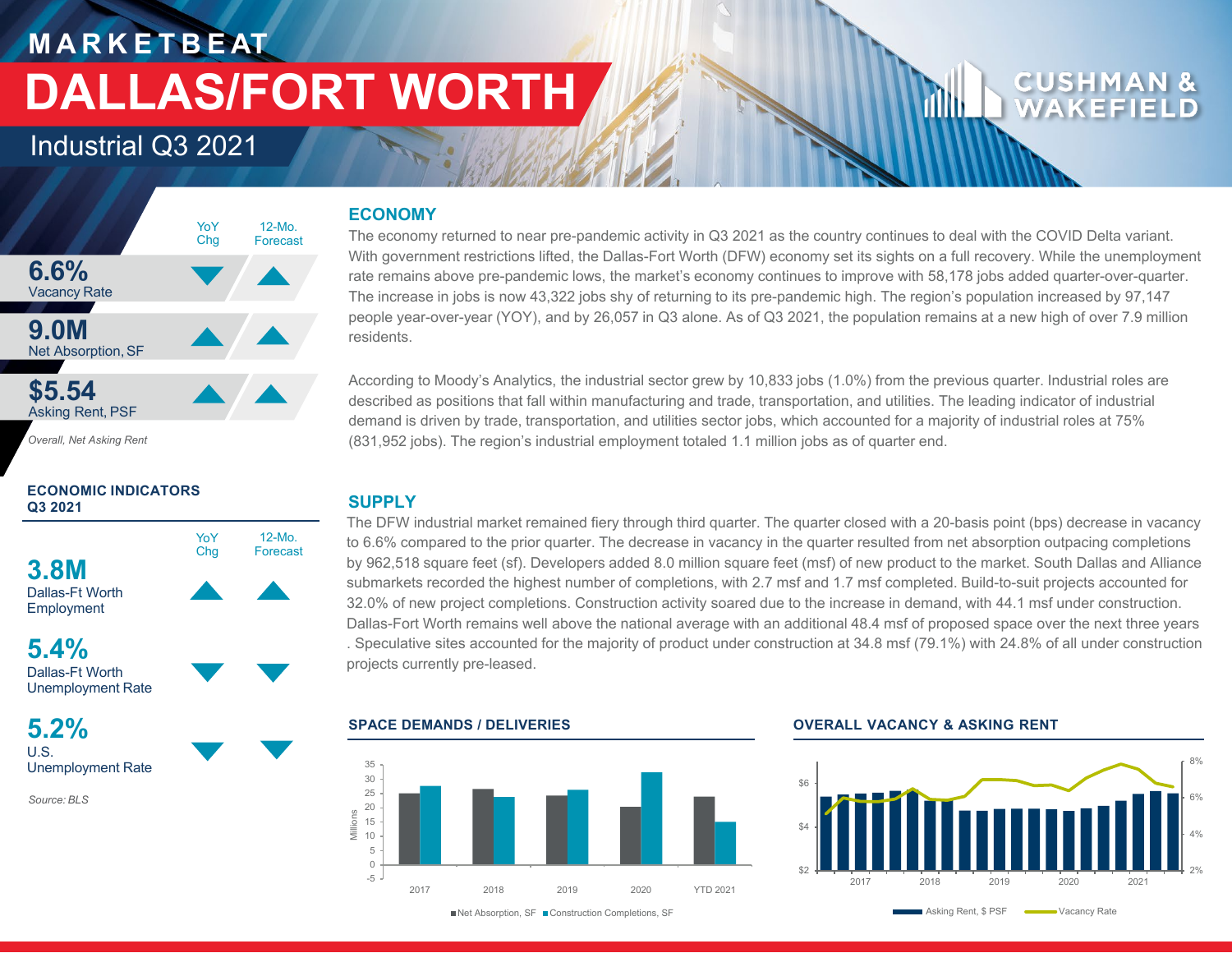# **M A R K E T B E AT DALLAS/FORT WORTH**

### Industrial Q3 2021

#### **DEMAND**

Strong demand for product in the DFW market will continue to keep vacancy rates relatively stable. The market's central location and extensive transportation and distribution network has continued to make it a vital logistics hub. Overall new leasing activity (excluding renewals) totaled 16.4 msf with the highest activity in Alliance at 2.4 msf, followed by Great Southwest and South Fort Worth at 2.2 msf and 1.8 msf, respectively.

The DFW industrial market recorded its highest occupancy growth since the start of the pandemic and absorbed 9.0 msf in third quarter 2021. The highest cumulative increases occurred in the Alliance and DFW Airport submarkets at 1.9 msf followed by Great Southwest and South Dallas at 1.6 msf and 1.5 msf, respectively. Top new leases signed this quarter were Salle Creek (861,000 sf) in South Fort Worth, Woods Distribution (708,047 sf) and Olam Cotton (668,031 sf) were leased in Alliance. The largest move-ins this quarter were Wal-Mart (1.0 msf), Woods Distribution (708,047 sf) and Comptree (576,123 sf). All large move-ins and top new leases signed were in warehouse/distribution assets. Renewals decreased 43.3% YOY and accounted for 9.4% of combined renewal and leasing activity. The decrease in renewals correlates with greater economic clarity for tenants post pandemic.

#### **PRICING**

Asking rental rates decreased slightly in the DFW industrial market. The quarter concluded with an overall average asking rate of \$5.54 per square foot (psf) in Q3, marking a 6.3% increase over year-end 2020 (\$5.21 psf). The Richardson/Plano submarket led with the highest overall average asking rate in DFW with rents at \$11.34 psf. North Dallas/Metropolitan and Valwood/N. Stemmons submarkets followed closely at \$9.01 psf and \$7.94 psf, respectively. Warehouse/Distribution properties rental rates decreased by 1.4% from the previous quarter. Warehouse/Distribution assets reported average rental rate of \$4.91 psf with the Richardson/Plano submarket with the highest asking rental rate at \$8.80 psf.

#### **Outlook**

- Dallas-Fort Worth's central location and extensive transportation and distribution network will continue to make it a vital logistics hub.
- The construction pipeline will remain robust and continue to deliver new Class A product throughout the entire market.
- Leasing activity will continue to outpace new supply, keeping vacancy below historical levels.
- Rental rates will see a slight uptick across Dallas-Fort Worth due to demand and arrival of new Class A product.

#### **NEW SUPPLY (msf)**



**OVERALL NET ABSORPTION/OVERALL ASKING RENT**



#### **OVERALL VACANCY**

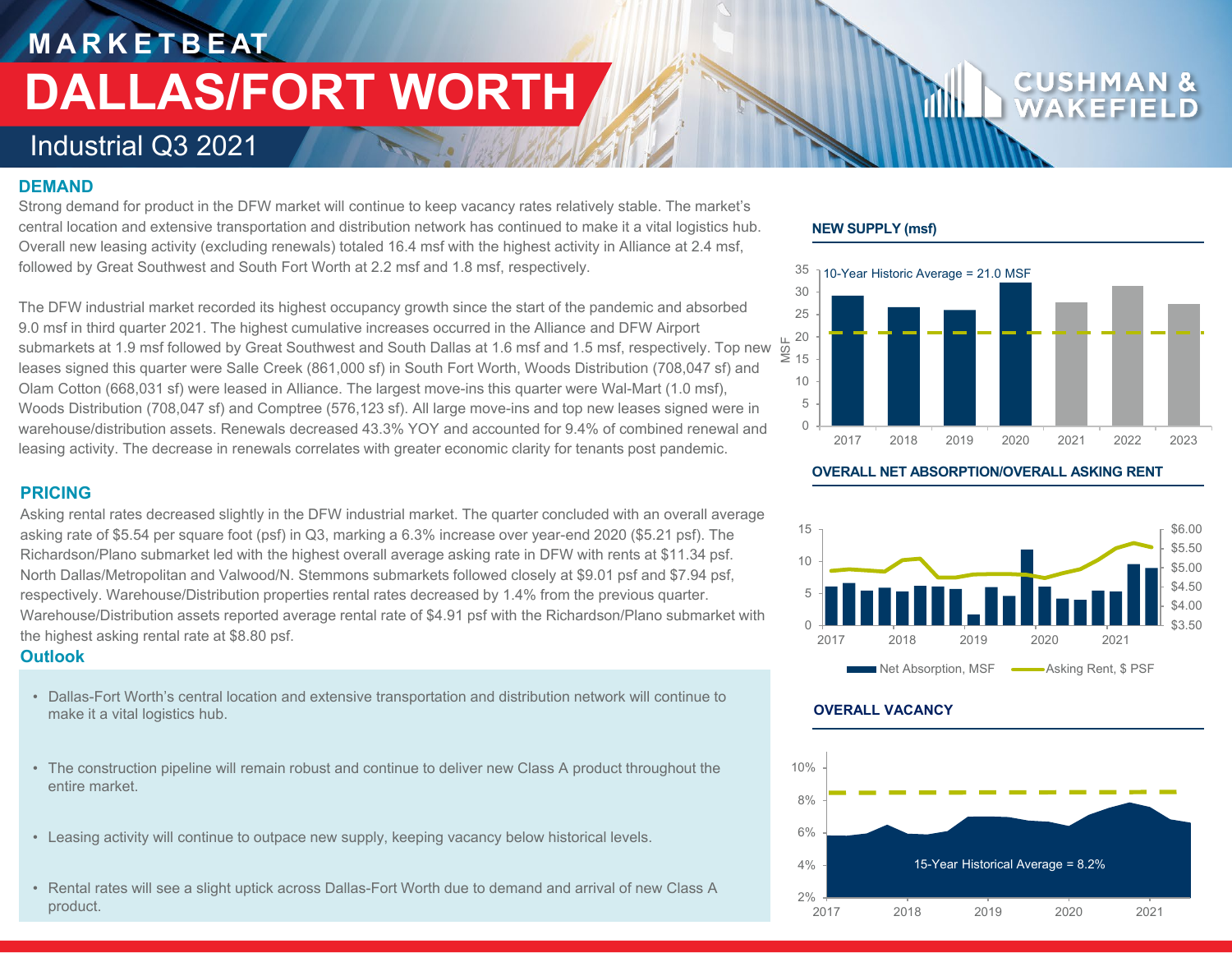## **M A R K E T B E AT DALLAS/FORT WORTH**

# CUSH

### Industrial Q3 2021

#### **MARKET STATISTICS**

| <b>SUBMARKET</b>            | <b>TOTAL</b><br><b>BLDGS</b> | <b>INVENTORY</b> | <b>DIRECT</b><br><b>VACANT</b> | <b>OVERALL</b><br><b>VACANT</b> | <b>DIRECT</b><br><b>VACANCY</b><br><b>RATE</b> | <b>OVERALL</b><br><b>VACANCY</b><br><b>RATE</b> | Q3 NET<br><b>ABSORPTION</b> | <b>2021 NET</b><br><b>ABSORPTION</b> | <b>UNDER</b><br><b>CONSTRUCTION</b> | 2021<br><b>COMPLETIONS</b> | <b>OVERALL AVG.</b><br><b>ASKING RENT*</b> | <b>DIRECT AVG.</b><br><b>ASKING RENT*</b> |
|-----------------------------|------------------------------|------------------|--------------------------------|---------------------------------|------------------------------------------------|-------------------------------------------------|-----------------------------|--------------------------------------|-------------------------------------|----------------------------|--------------------------------------------|-------------------------------------------|
| Allen/McKinney              | 131                          | 13,407,820       | 1,623,804                      | 1,628,013                       | 12.1%                                          | 12.1%                                           | 93,015                      | 1,417,666                            | $\mathbf 0$                         | 2,028,302                  | \$6.63                                     | \$6.58                                    |
| <b>Brookhollow/Trinity</b>  | 881                          | 48,905,894       | 2,538,000                      | 2,739,482                       | 5.2%                                           | 5.6%                                            | 167,239                     | $-209,815$                           | 109,200                             | 329,358                    | \$7.33                                     | \$7.37                                    |
| <b>Central Dallas</b>       | 212                          | 14,214,515       | 334,014                        | 334,014                         | 2.3%                                           | 2.3%                                            | $-117,112$                  | $-172,226$                           | $\mathbf 0$                         | $\mathbf{0}$               | N/A                                        | N/A                                       |
| <b>DFW Airport</b>          | 602                          | 94,825,041       | 6,143,380                      | 6,621,646                       | 6.5%                                           | 7.0%                                            | 1,897,407                   | 5,090,414                            | 3,139,431                           | 1,252,956                  | \$7.25                                     | \$7.34                                    |
| Far North/I-35              | 246                          | 23,432,981       | 1,049,423                      | 1,049,423                       | 4.5%                                           | 4.5%                                            | 89,171                      | 1,027,487                            | 2,278,988                           | 242,320                    | \$6.25                                     | \$6.25                                    |
| Garland                     | 539                          | 45,252,729       | 1.498.535                      | 1,977,114                       | 3.3%                                           | 4.4%                                            | 575,299                     | 1,415,894                            | $\mathbf 0$                         | $\mathbf 0$                | \$4.52                                     | \$4.52                                    |
| <b>Great Southwest</b>      | 1042                         | 118,284,958      | 4,231,712                      | 4,603,747                       | 3.6%                                           | 3.9%                                            | 1,582,862                   | 2,200,685                            | 2,200,337                           | 511,153                    | \$6.20                                     | \$6.34                                    |
| Mesquite                    | 195                          | 22,465,197       | 2,171,396                      | 2,195,346                       | 9.7%                                           | 9.8%                                            | 140,512                     | 1,529,853                            | 2,386,420                           | 145,303                    | \$4.90                                     | \$4.89                                    |
| North Dallas/Metropolitan   | 331                          | 19,162,966       | 622,336                        | 637,716                         | 3.2%                                           | 3.3%                                            | 248,668                     | 381,873                              | 42,855                              | 124,450                    | \$9.01                                     | \$8.81                                    |
| Pinnacle/Turnpike           | 213                          | 30,392,396       | 1,330,198                      | 1,330,198                       | 4.4%                                           | 4.4%                                            | $-432,634$                  | 879,315                              | 1,005,200                           | 0                          | \$3.50                                     | \$3.50                                    |
| Redbird                     | 209                          | 23,607,175       | 688,830                        | 699,830                         | 2.9%                                           | 3.0%                                            | $-25,377$                   | 63,661                               | $\Omega$                            | 354,246                    | \$5.63                                     | \$5.63                                    |
| Richardson/Plano            | 493                          | 36,820,126       | 1,746,717                      | 2,083,064                       | 4.7%                                           | 5.7%                                            | 329,943                     | 666,645                              | 2,596,028                           | 87,360                     | \$11.34                                    | \$11.35                                   |
| East Dallas                 | 103                          | 12,221,064       | 184,944                        | 184,944                         | 1.5%                                           | 1.5%                                            | $-64,552$                   | $-51,906$                            | 3,354,034                           | 0                          | \$7.79                                     | \$7.79                                    |
| South Dallas                | 250                          | 61,908,523       | 5,506,097                      | 6,045,038                       | 8.9%                                           | 9.8%                                            | 1,539,618                   | 3,818,753                            | 10,495,394                          | 2,651,618                  | \$4.01                                     | \$3.77                                    |
| Valwood/N. Stemmons         | 558                          | 52,045,963       | 1,779,515                      | 2,128,630                       | 3.4%                                           | 4.1%                                            | 565,573                     | 592,724                              | 270,626                             | 317,475                    | \$7.94                                     | \$7.76                                    |
| <b>Walnut Hill/Stemmons</b> | 483                          | 22,794,793       | 909,198                        | 973,478                         | 4.0%                                           | 4.3%                                            | 193,278                     | 519,397                              | 180,242                             | 220,412                    | \$6.38                                     | \$6.38                                    |
| <b>DALLAS TOTAL</b>         | 6,488                        | 639,742,141      | 32,358,099                     | 35,231,683                      | 5.1%                                           | 5.5%                                            | 6,782,910                   | 19,170,420                           | 28,058,755                          | 8,264,953                  | \$6.28                                     | \$6.24                                    |
| Alliance                    | 181                          | 59,620,514       | 8,245,667                      | 8,915,746                       | 13.8%                                          | 15.0%                                           | 1,937,576                   | 3,282,870                            | 7,273,091                           | 3,545,119                  | \$4.61                                     | \$4.91                                    |
| Central Fort Worth          | 293                          | 15,836,116       | 747,198                        | 762,798                         | 4.7%                                           | 4.8%                                            | $-167,430$                  | $-177,804$                           | $\Omega$                            | $\mathbf 0$                | \$2.99                                     | \$2.99                                    |
| East Fort Worth             | 428                          | 23,551,403       | 666,203                        | 666,203                         | 2.8%                                           | 2.8%                                            | 48,724                      | $-83,676$                            | 1,493,722                           | $\mathbf{0}$               | \$5.24                                     | \$5.24                                    |
| North Fort Worth            | 362                          | 48,208,622       | 2,662,775                      | 3,012,041                       | 5.5%                                           | 6.2%                                            | $-228,550$                  | 767,289                              | 1,724,852                           | 987.764                    | \$4.93                                     | \$4.92                                    |
| South Fort Worth            | 300                          | 31,941,731       | 5,500,323                      | 5,540,323                       | 17.2%                                          | 17.3%                                           | 544,106                     | 890,339                              | 5,576,989                           | 1,900,353                  | \$4.46                                     | \$4.46                                    |
| West Fort Worth             | 77                           | 4,551,740        | 501,157                        | 501,157                         | 11.0%                                          | 11.0%                                           | 44,750                      | 44,455                               | 0                                   | 380,020                    | \$6.16                                     | \$6.16                                    |
| <b>FORT WORTH TOTAL</b>     | 1,641                        | 183,710,126      | 18,323,323                     | 19,398,268                      | 10.0%                                          | 10.6%                                           | 2,179,176                   | 4,723,473                            | 16,068,654                          | 6,813,256                  | \$4.67                                     | \$4.82                                    |
| <b>DFW TOTAL</b>            | 8,129                        | 823,452,267      | 50.681.422                     | 54,629,951                      | 6.2%                                           | 6.6%                                            | 8,962,086                   | 23,893,893                           | 44,127,409                          | 15.078.209                 | \$5.54                                     | \$5.57                                    |

*\*Rental rates reflect weighted net asking \$psf/year*

#### **KEY LEASE TRANSACTIONS Q3 2021**

| <b>PROPERTY</b>       | <b>SUBMARKET</b> | <b>TENANT</b>             | <b>RSF</b> | <b>TYPE</b> |
|-----------------------|------------------|---------------------------|------------|-------------|
| 11900 South Fwy       | South Fort Worth | Saddle Creek              | 861.000    | New Lease   |
| 11501 N Fwy           | Alliance         | <b>Woods Distribution</b> | 708,047    | New Lease   |
| 2701 Keller Haslet Rd | Alliance         | Olam Cotton               | 668.031    | New Lease   |

#### **SELECT KEY PROJECTS UNDER CONSTRUCTION Q3 2021**

| <b>PROPERTY</b>             | <b>SUBMARKET</b> | <b>Owner / Construction Type</b> | SF        |
|-----------------------------|------------------|----------------------------------|-----------|
| I-35W & Dale Earnhardt Blvd | Alliance         | Clarion Partners / SPEC          | 2,600,000 |
| 7500-7601 Oak Grove-Bldg 3  | South Fort Worth | Crow Holdings / BTS              | 1.430.134 |
| 1475 Akron Way              | East Dallas      | Seefried / BTS                   | 1,114,765 |

*\*Renewals not included in leasing statistics*